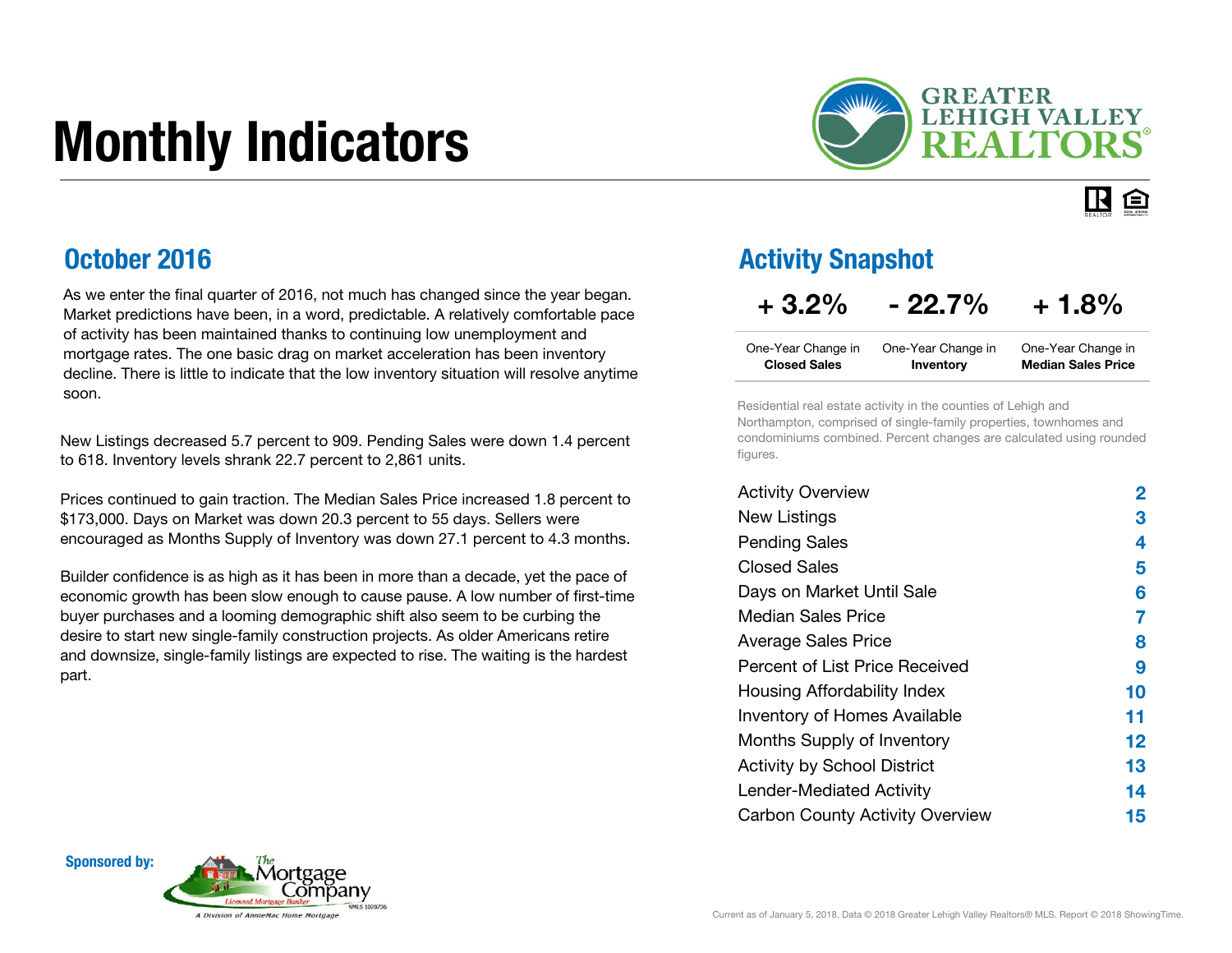### Activity Overview

Key metrics by report month and for year-to-date (YTD) starting from the first of the year.



| <b>Key Metrics</b>                 | <b>Historical Sparkbars</b>              | 10-2015   | 10-2016   | Percent Change from<br>Previous Year | <b>YTD 2015 YTD 2016</b> |           | Percent Change from<br><b>Previous Year</b> |
|------------------------------------|------------------------------------------|-----------|-----------|--------------------------------------|--------------------------|-----------|---------------------------------------------|
| <b>New Listings</b>                | 10-2013<br>10-2016<br>10-2014<br>10-2015 | 964       | 909       | $-5.7%$                              | 11,323                   | 10,446    | $-7.7%$                                     |
| <b>Pending Sales</b>               | 10-2013<br>10-2014<br>10-2015<br>10-2016 | 627       | 618       | $-1.4%$                              | 6,605                    | 7,001     | $+6.0%$                                     |
| <b>Closed Sales</b>                | 10-2013<br>10-2014<br>10-2016<br>10-2015 | 691       | 713       | $+3.2%$                              | 6,310                    | 6,778     | $+7.4%$                                     |
| <b>Days on Market</b>              | 10-2013<br>10-2014<br>10-2015<br>10-2016 | 69        | 55        | $-20.3%$                             | 68                       | 61        | $-10.3%$                                    |
| <b>Median Sales Price</b>          | 10-2013<br>10-2014<br>10-2015<br>10-2016 | \$170,000 | \$173,000 | $+1.8%$                              | \$172,900                | \$177,150 | $+2.5%$                                     |
| <b>Average Sales Price</b>         | 10-2013<br>10-2014<br>10-2015<br>10-2016 | \$199,586 | \$196,152 | $-1.7%$                              | \$201,879                | \$205,854 | $+2.0%$                                     |
| <b>Pct. of List Price Received</b> | 10-2013<br>10-2014<br>10-2015<br>10-2016 | 96.2%     | 96.8%     | $+0.6%$                              | 96.6%                    | 97.2%     | $+0.6%$                                     |
| <b>Housing Affordability Index</b> | 10-2013<br>10-2014<br>10-2015<br>10-2016 | 200       | 199       | $-0.5%$                              | 197                      | 195       | $-1.0%$                                     |
| Inventory                          | 10-2013<br>10-2015<br>10-2016<br>10-2014 | 3,701     | 2,861     | $-22.7%$                             | $-$                      |           |                                             |
| <b>Months Supply</b>               | 10-2013<br>10-2014<br>10-2015<br>10-2016 | 5.9       | 4.3       | $-27.1%$                             |                          |           |                                             |

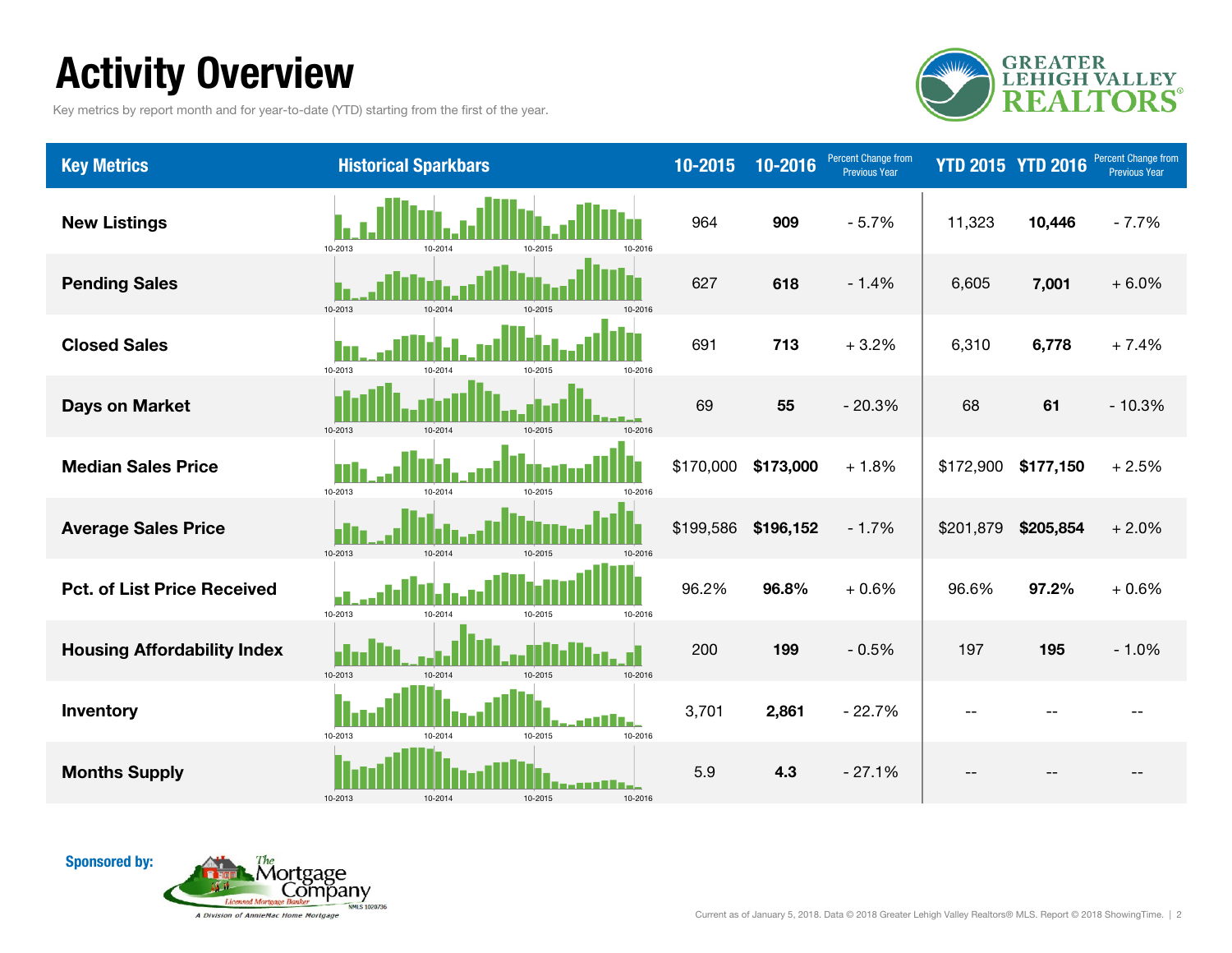### New Listings

**October** 

A count of the properties that have been newly listed on the market in a given month.







| <b>New Listings</b> |       | <b>Prior Year</b> | <b>Percent Change</b> |
|---------------------|-------|-------------------|-----------------------|
| November 2015       | 769   | 720               | $+6.8%$               |
| December 2015       | 602   | 609               | $-1.1%$               |
| January 2016        | 790   | 878               | $-10.0\%$             |
| February 2016       | 885   | 774               | $+14.3%$              |
| March 2016          | 1,215 | 1,143             | $+6.3\%$              |
| April 2016          | 1,255 | 1,375             | $-8.7%$               |
| May 2016            | 1,211 | 1,333             | $-9.2%$               |
| June 2016           | 1,113 | 1,326             | $-16.1%$              |
| <b>July 2016</b>    | 1,104 | 1,321             | -16.4%                |
| August 2016         | 1,052 | 1,122             | $-6.2%$               |
| September 2016      | 912   | 1,087             | $-16.1%$              |
| October 2016        | 909   | 964               | $-5.7\%$              |
| 12-Month Avg        | 985   | 1.054             | $-6.5%$               |

#### Historical New Listings by Month



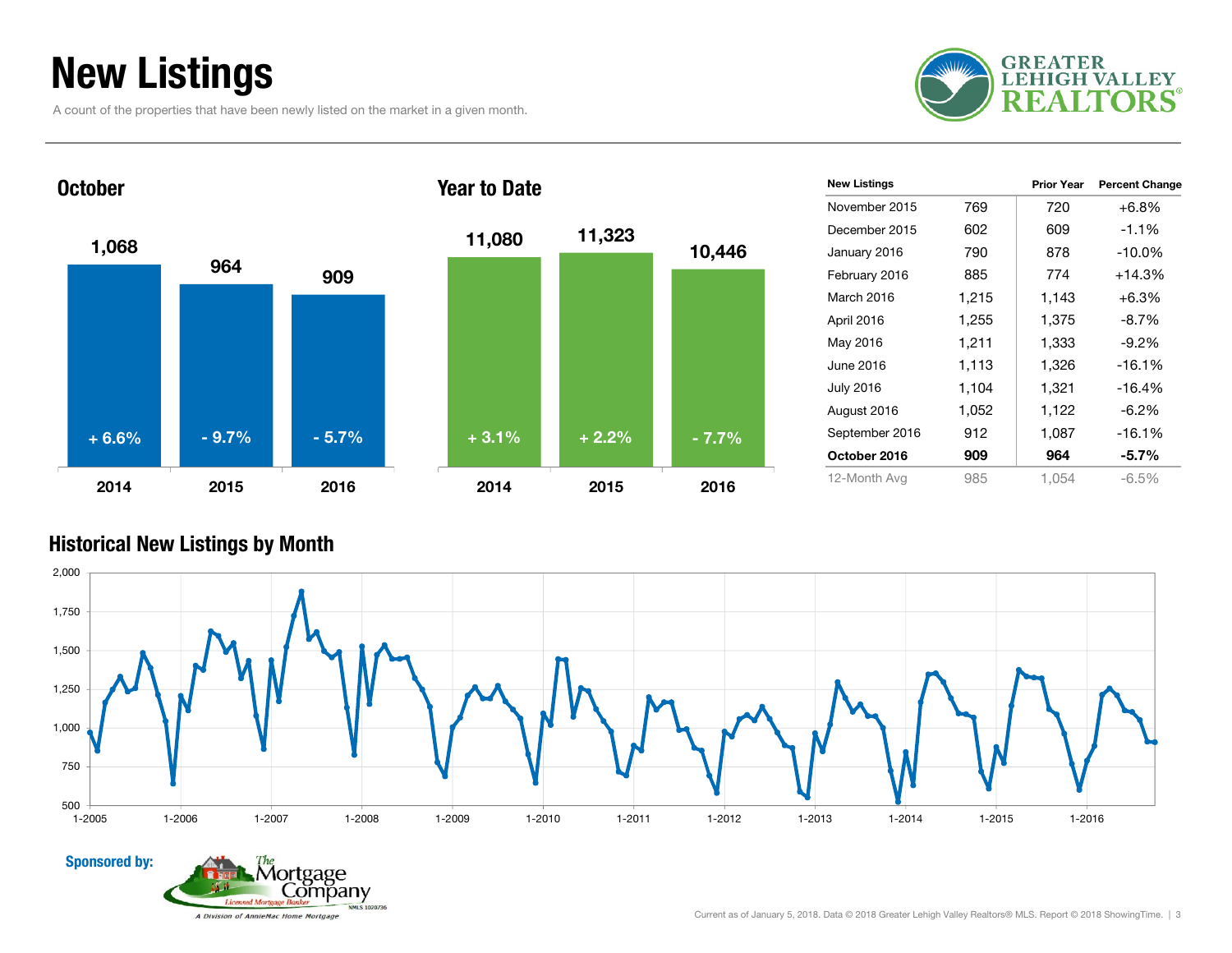### Pending Sales

A count of the properties on which offers have been accepted in a given month.



#### 5899 <sup>627</sup> 618 2014 2015 2016**October** 5,810 6,605 7,001 2014 2015 2016Year to Date+ 5.9% $+ 6.5\%$  - 1.4% - 2.6% + 13.7% + 6.0%

| <b>Pending Sales</b> |     | <b>Prior Year</b> | <b>Percent Change</b> |
|----------------------|-----|-------------------|-----------------------|
| November 2015        | 537 | 507               | $+5.9%$               |
| December 2015        | 486 | 383               | +26.9%                |
| January 2016         | 509 | 508               | $+0.2%$               |
| February 2016        | 602 | 531               | $+13.4%$              |
| March 2016           | 730 | 642               | +13.7%                |
| April 2016           | 884 | 715               | +23.6%                |
| May 2016             | 796 | 769               | $+3.5%$               |
| June 2016            | 734 | 792               | $-7.3\%$              |
| <b>July 2016</b>     | 724 | 711               | $+1.8%$               |
| August 2016          | 750 | 683               | $+9.8%$               |
| September 2016       | 654 | 627               | $+4.3%$               |
| October 2016         | 618 | 627               | $-1.4%$               |
| 12-Month Avg         | 669 | 625               | $+7.0%$               |

#### Historical Pending Sales by Month



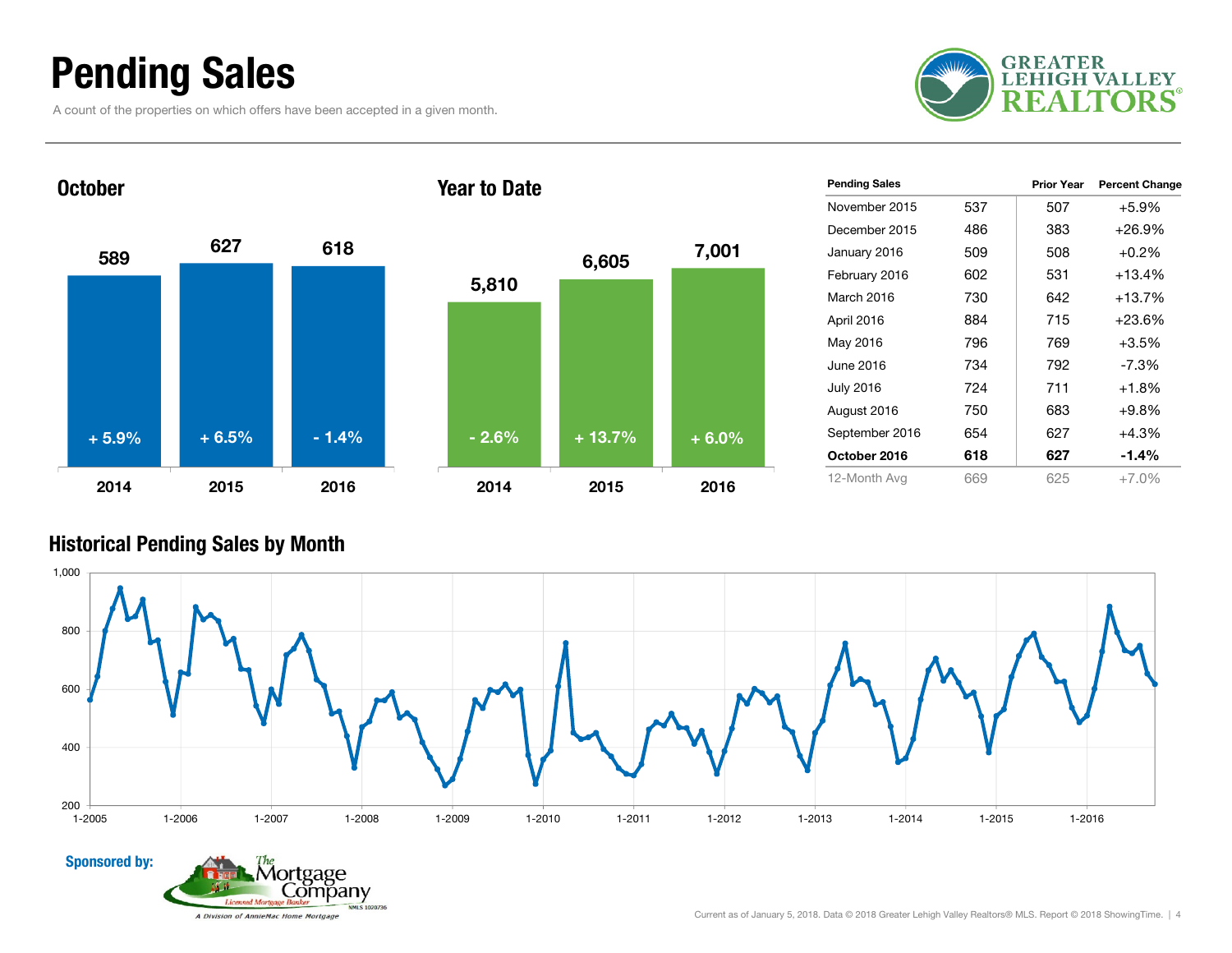### Closed Sales

A count of the actual sales that closed in a given month.





| <b>Closed Sales</b> |     | <b>Prior Year</b> | <b>Percent Change</b> |
|---------------------|-----|-------------------|-----------------------|
| November 2015       | 538 | 507               | $+6.1%$               |
| December 2015       | 634 | 634               | $0.0\%$               |
| January 2016        | 470 | 397               | $+18.4%$              |
| February 2016       | 458 | 362               | $+26.5%$              |
| March 2016          | 554 | 556               | -0.4%                 |
| April 2016          | 665 | 543               | $+22.5%$              |
| May 2016            | 716 | 636               | $+12.6%$              |
| June 2016           | 926 | 837               | $+10.6%$              |
| <b>July 2016</b>    | 747 | 823               | -9.2%                 |
| August 2016         | 807 | 817               | $-1.2\%$              |
| September 2016      | 722 | 648               | $+11.4%$              |
| October 2016        | 713 | 691               | $+3.2\%$              |
| 12-Month Avg        | 663 | 621               | $+6.8\%$              |

#### Historical Closed Sales by Month

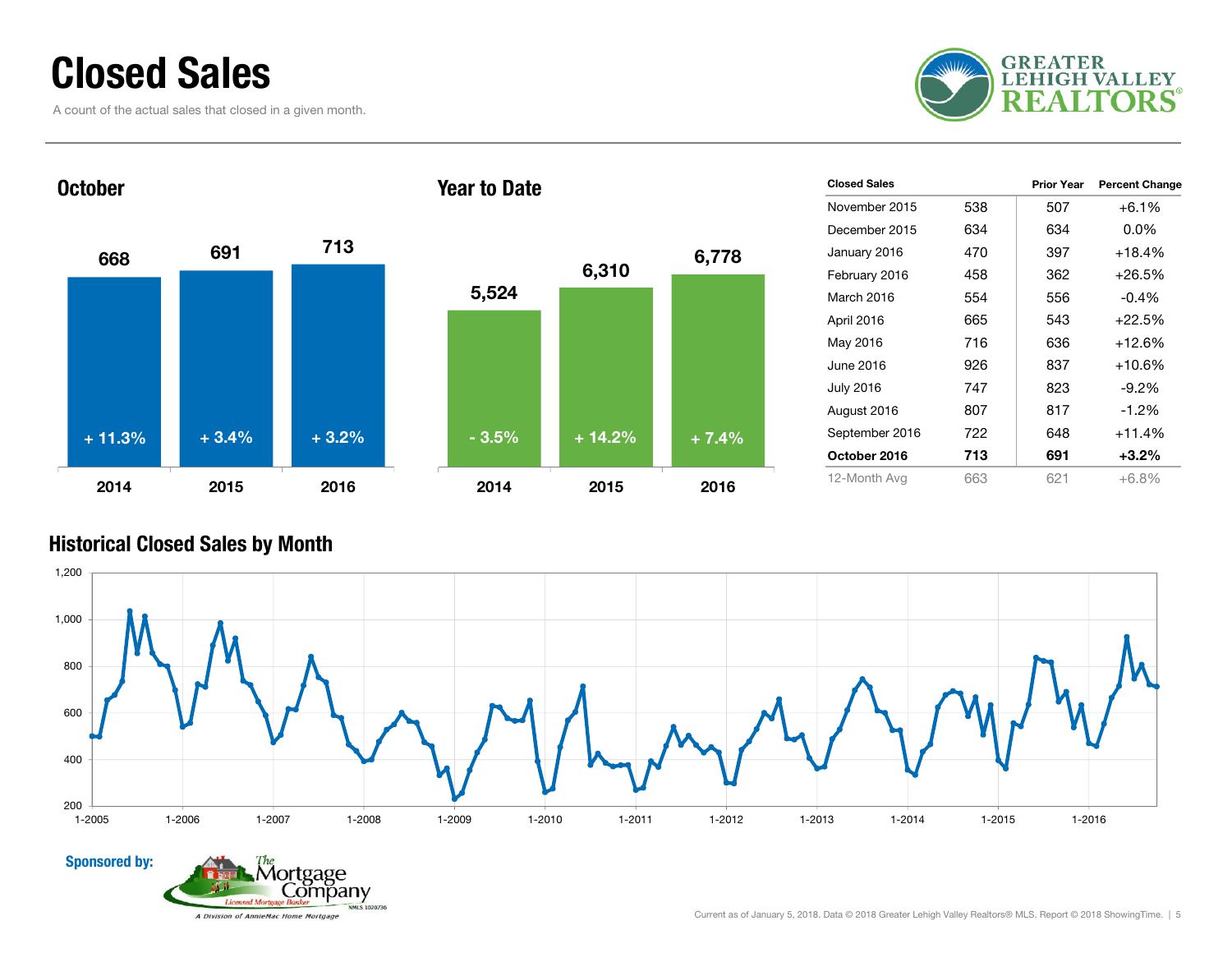### Days on Market Until Sale

Average number of days between when a property is listed and when an offer is accepted in a given month.





| Days on Market   |    | <b>Prior Year</b> | <b>Percent Change</b> |
|------------------|----|-------------------|-----------------------|
| November 2015    | 64 | 70                | -8.6%                 |
| December 2015    | 66 | 73                | -9.6%                 |
| January 2016     | 69 | 74                | -6.8%                 |
| February 2016    | 80 | 83                | $-3.6%$               |
| March 2016       | 77 | 81                | -4.9%                 |
| April 2016       | 69 | 75                | -8.0%                 |
| May 2016         | 58 | 73                | $-20.5%$              |
| June 2016        | 56 | 61                | $-8.2\%$              |
| <b>July 2016</b> | 55 | 61                | -9.8%                 |
| August 2016      | 56 | 58                | $-3.4%$               |
| September 2016   | 54 | 65                | $-16.9%$              |
| October 2016     | 55 | 69                | $-20.3%$              |
| 12-Month Avg*    | 62 | 69                | $-10.1%$              |

\* Average Days on Market of all properties from November 2015 through October 2016. This is not the average of the individual figures above.



#### Historical Days on Market Until Sale by Month

Lompany

A Division of AnnieMac Home Mortgage

**NMLS 1020736** 

Sponsored by:

Current as of January 5, 2018. Data © 2018 Greater Lehigh Valley Realtors® MLS. Report © 2018 ShowingTime. | 6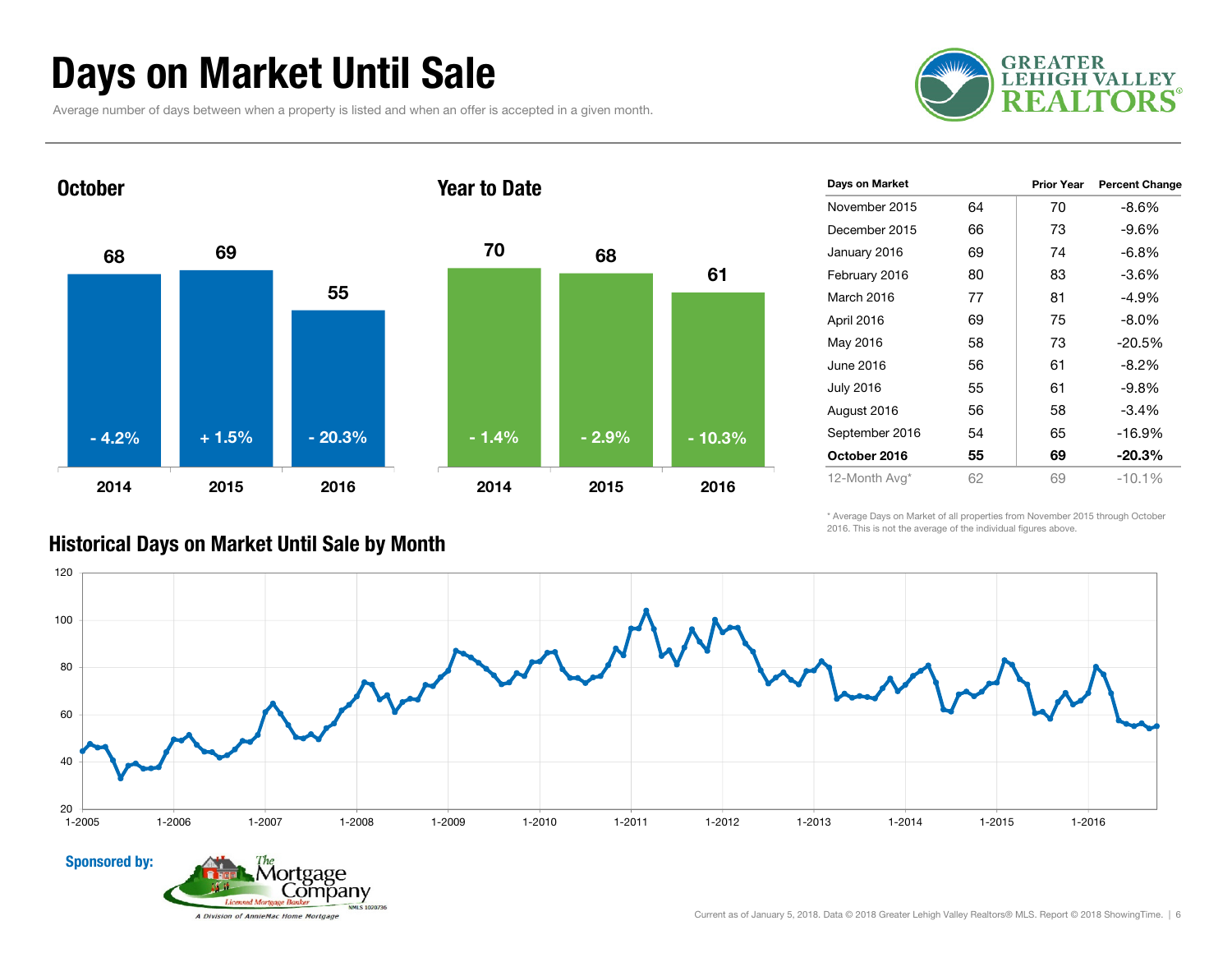### Median Sales Price

Point at which half of the sales sold for more and half sold for less, not accounting for seller concessions, in a given month.



### \$170,000 \$170,000 \$173,000 2014 2015 2016**October** \$170,000 \$172,900 \$177,150 2014 2015 2016Year to Date0.0% $\%$  0.0% + 1.8% + 0.1% + 1.7% + 2.5%

age ompany

A Division of AnnieMac Home Mortgage

**NMLS 1020736** 

| <b>Median Sales Price</b> |           | <b>Prior Year</b> | <b>Percent Change</b> |
|---------------------------|-----------|-------------------|-----------------------|
| November 2015             | \$166,000 | \$176,500         | -5.9%                 |
| December 2015             | \$168,190 | \$159,450         | $+5.5%$               |
| January 2016              | \$170,000 | \$150,000         | $+13.3%$              |
| February 2016             | \$165,000 | \$160,000         | $+3.1\%$              |
| March 2016                | \$165,000 | \$164,600         | $+0.2\%$              |
| April 2016                | \$170,000 | \$164,950         | $+3.1%$               |
| May 2016                  | \$179,900 | \$173,750         | $+3.5%$               |
| June 2016                 | \$179,900 | \$193,000         | $-6.8\%$              |
| <b>July 2016</b>          | \$188,900 | \$180,000         | +4.9%                 |
| August 2016               | \$197,500 | \$182,500         | $+8.2\%$              |
| September 2016            | \$180,100 | \$170,000         | $+5.9%$               |
| October 2016              | \$173,000 | \$170,000         | +1.8%                 |
| 12-Month Med*             | \$175,000 | \$171,275         | $+2.2%$               |

\* Median Sales Price of all properties from November 2015 through October 2016. This is not the average of the individual figures above.



#### Historical Median Sales Price by Month

Sponsored by:

Current as of January 5, 2018. Data © 2018 Greater Lehigh Valley Realtors® MLS. Report © 2018 ShowingTime. | 7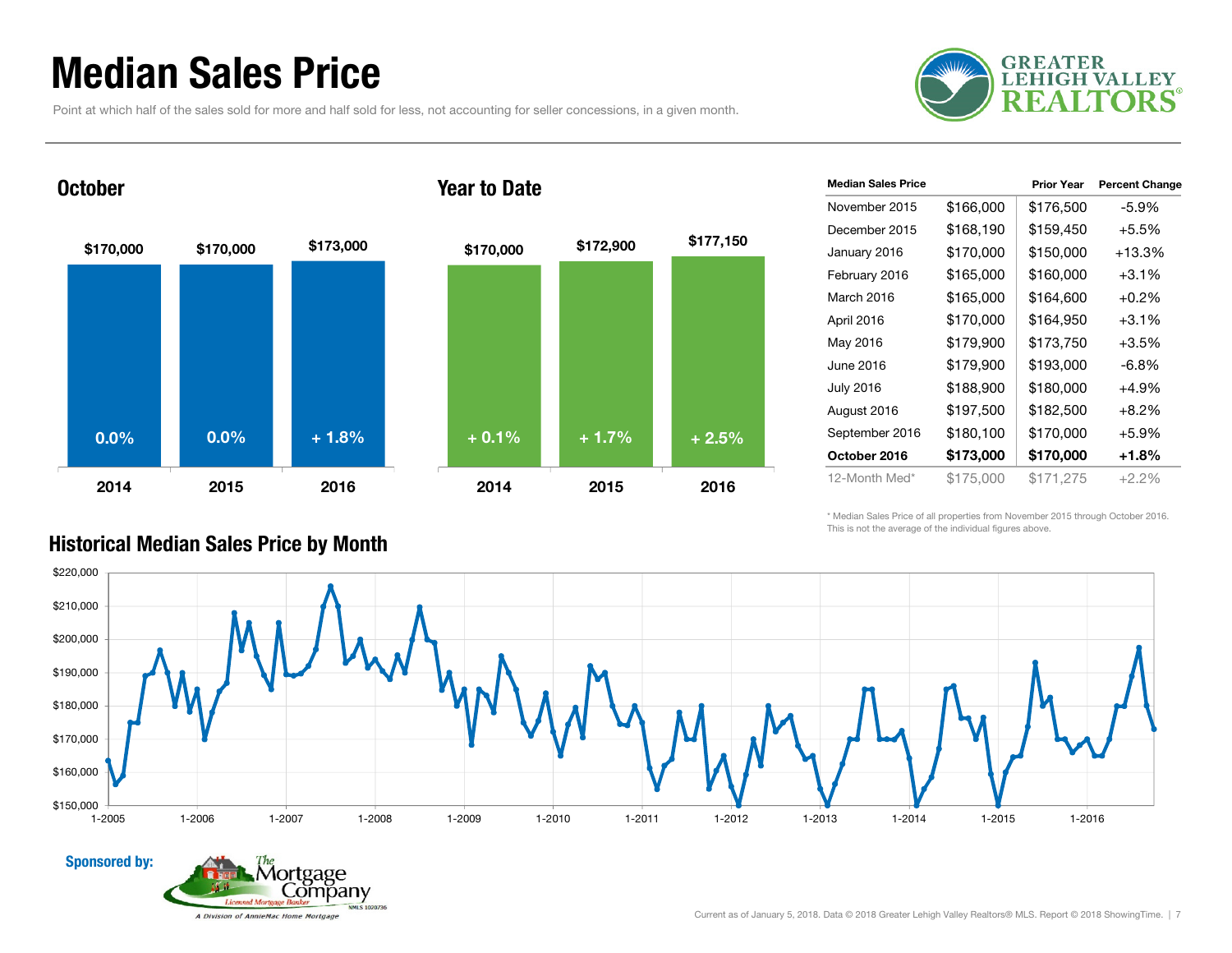### Average Sales Price

Average sales price for all closed sales, not accounting for seller concessions, in a given month.

tgage Lompany

A Division of AnnieMac Home Mortgage

NMLS 1020736



**October** 

Sponsored by:





| Avg. Sales Price |           | <b>Prior Year</b> | <b>Percent Change</b> |
|------------------|-----------|-------------------|-----------------------|
| November 2015    | \$196,018 | \$196,548         | $-0.3%$               |
| December 2015    | \$195,898 | \$187,811         | $+4.3%$               |
| January 2016     | \$193,966 | \$177,908         | $+9.0\%$              |
| February 2016    | \$189,792 | \$181,642         | $+4.5%$               |
| March 2016       | \$188,795 | \$186,783         | $+1.1\%$              |
| April 2016       | \$195,299 | \$201,506         | $-3.1\%$              |
| May 2016         | \$215,508 | \$199,519         | $+8.0%$               |
| June 2016        | \$205,965 | \$220,369         | $-6.5%$               |
| <b>July 2016</b> | \$211,578 | \$212,339         | $-0.4%$               |
| August 2016      | \$228,350 | \$207,821         | $+9.9%$               |
| September 2016   | \$215,394 | \$201,246         | $+7.0%$               |
| October 2016     | \$196,152 | \$199,586         | $-1.7\%$              |
| 12-Month Avg*    | \$204,399 | \$200,327         | $+2.0%$               |

\* Avg. Sales Price of all properties from November 2015 through October 2016. This is not the average of the individual figures above.



#### Historical Average Sales Price by Month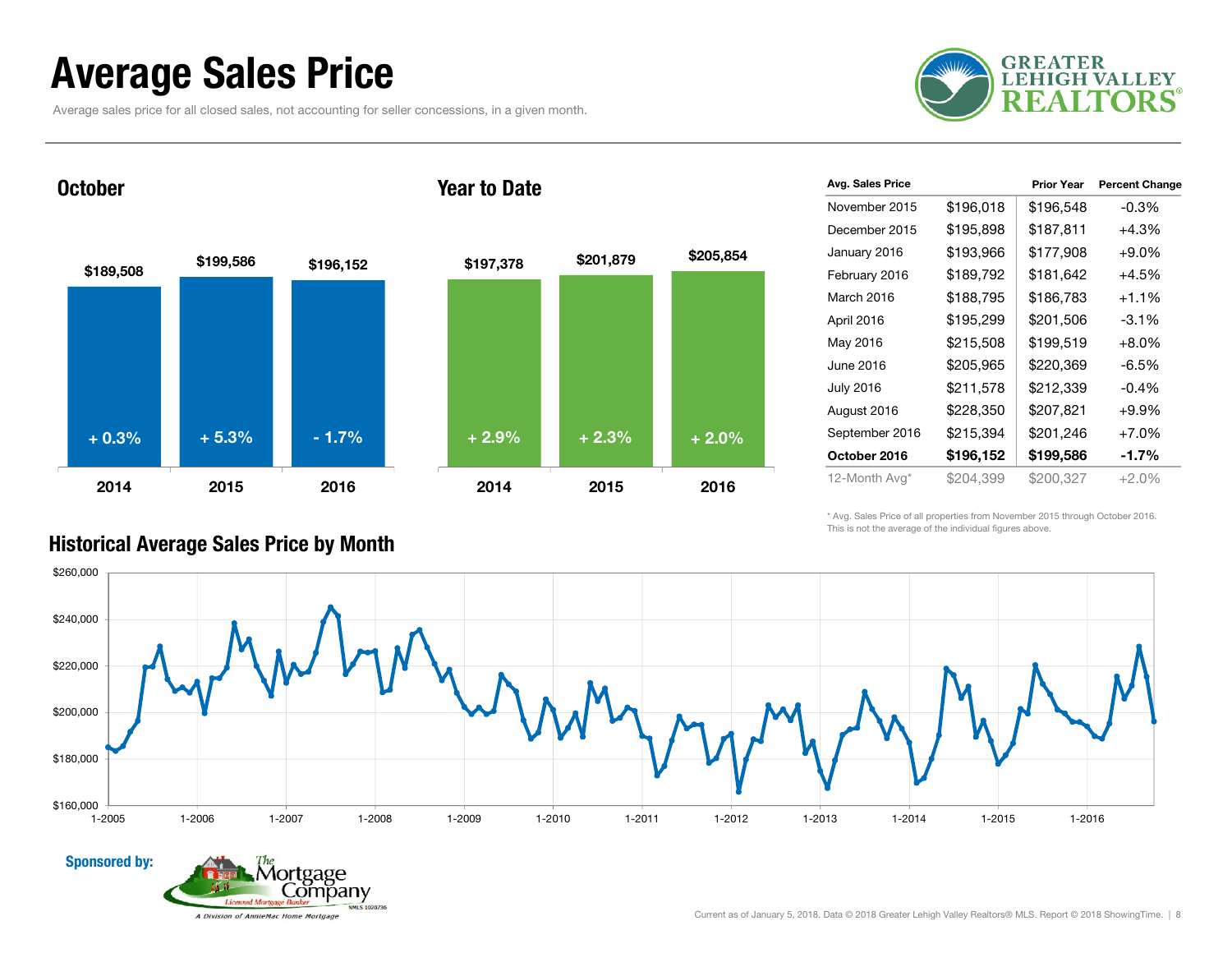### Percent of List Price Received

Percentage found when dividing a property's sales price by its most recent list price, then taking the average for all properties sold in a given month, not accounting for seller concessions.



October

#### Year to Date



| Pct. of List Price Received |       | <b>Prior Year</b> | <b>Percent Change</b> |
|-----------------------------|-------|-------------------|-----------------------|
| November 2015               | 96.6% | 96.4%             | $+0.2%$               |
| December 2015               | 96.6% | 95.8%             | $+0.8%$               |
| January 2016                | 96.5% | 95.6%             | $+0.9%$               |
| February 2016               | 96.6% | 96.0%             | $+0.6%$               |
| March 2016                  | 97.0% | 95.9%             | $+1.1%$               |
| April 2016                  | 97.2% | 96.6%             | $+0.6%$               |
| May 2016                    | 97.5% | 96.9%             | $+0.6%$               |
| June 2016                   | 97.6% | 97.0%             | $+0.6%$               |
| July 2016                   | 97.4% | 96.9%             | $+0.5%$               |
| August 2016                 | 97.5% | 96.9%             | $+0.6%$               |
| September 2016              | 97.5% | 96.5%             | $+1.0%$               |
| October 2016                | 96.8% | 96.2%             | $+0.6\%$              |
| 12-Month Avg*               | 97.1% | 96.5%             | $+0.6%$               |

\* Average Pct. of List Price Received for all properties from November 2015 through October 2016. This is not the average of the individual figures above.





#### Current as of January 5, 2018. Data © 2018 Greater Lehigh Valley Realtors® MLS. Report © 2018 ShowingTime. | 9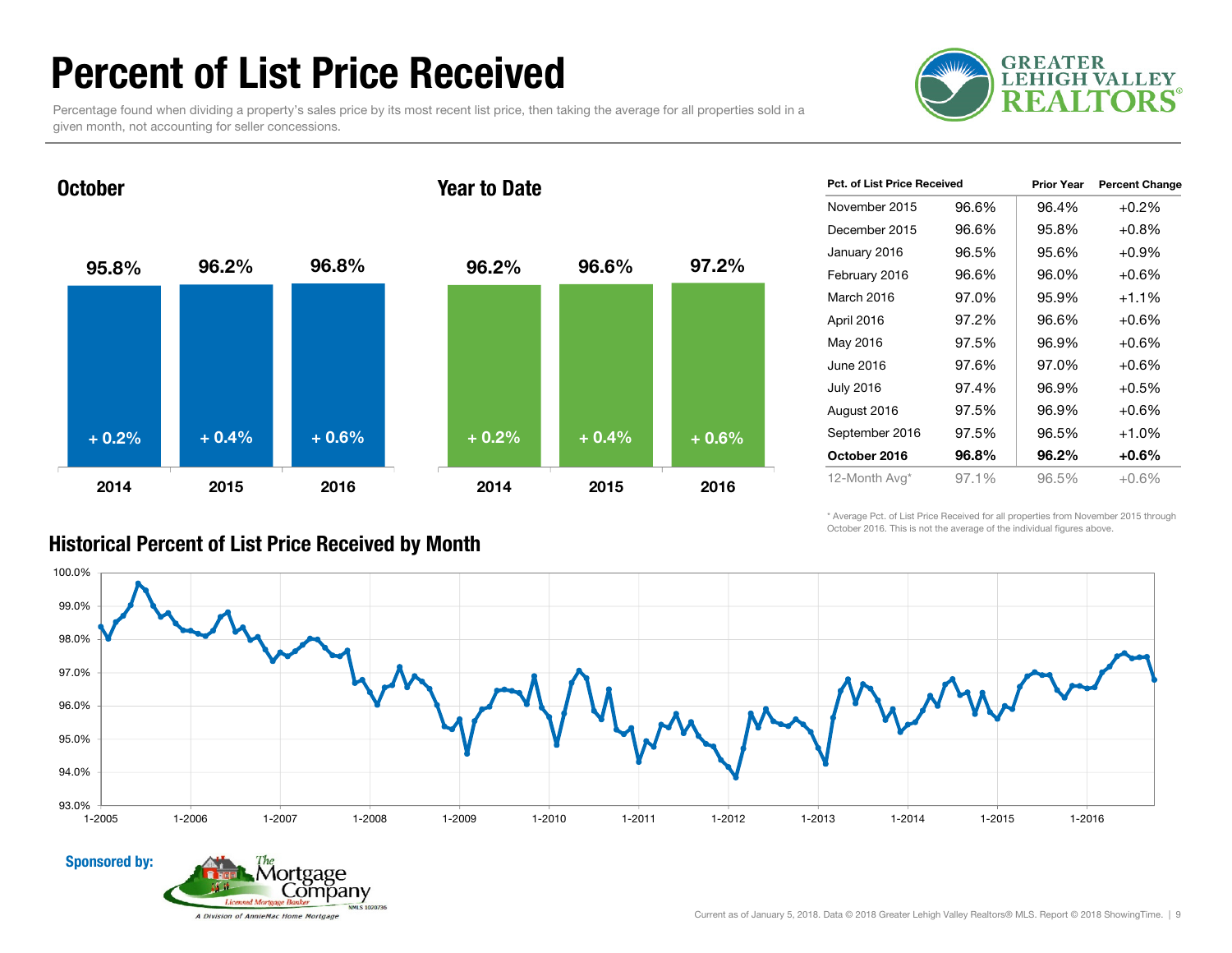## Housing Affordability Index

**GREATER LEHIGH VALLEY** F.

This index measures housing affordability for the region. For example, an index of 120 means the median household income is 120% of what is necessary to qualify for the median-priced home under prevailing interest rates. A higher number means greater affordability.



**NMLS 1020736** 

| <b>Affordability Index</b> |     | <b>Prior Year</b> | <b>Percent Change</b> |
|----------------------------|-----|-------------------|-----------------------|
| November 2015              | 204 | 184               | $+10.9%$              |
| December 2015              | 201 | 206               | $-2.4\%$              |
| January 2016               | 192 | 230               | $-16.5\%$             |
| February 2016              | 204 | 216               | $-5.6\%$              |
| March 2016                 | 203 | 207               | $-1.9%$               |
| April 2016                 | 197 | 209               | $-5.7%$               |
| May 2016                   | 187 | 199               | $-6.0\%$              |
| June 2016                  | 190 | 176               | $+8.0\%$              |
| <b>July 2016</b>           | 180 | 186               | -3.2%                 |
| August 2016                | 173 | 185               | $-6.5%$               |
| September 2016             | 189 | 200               | $-5.5%$               |
| October 2016               | 199 | 200               | $-0.5%$               |
| 12-Month Avg               | 193 | 193               | $0.0\%$               |

#### Historical Housing Affordability Index by Mont h

A Division of AnnieMac Home Mortgage

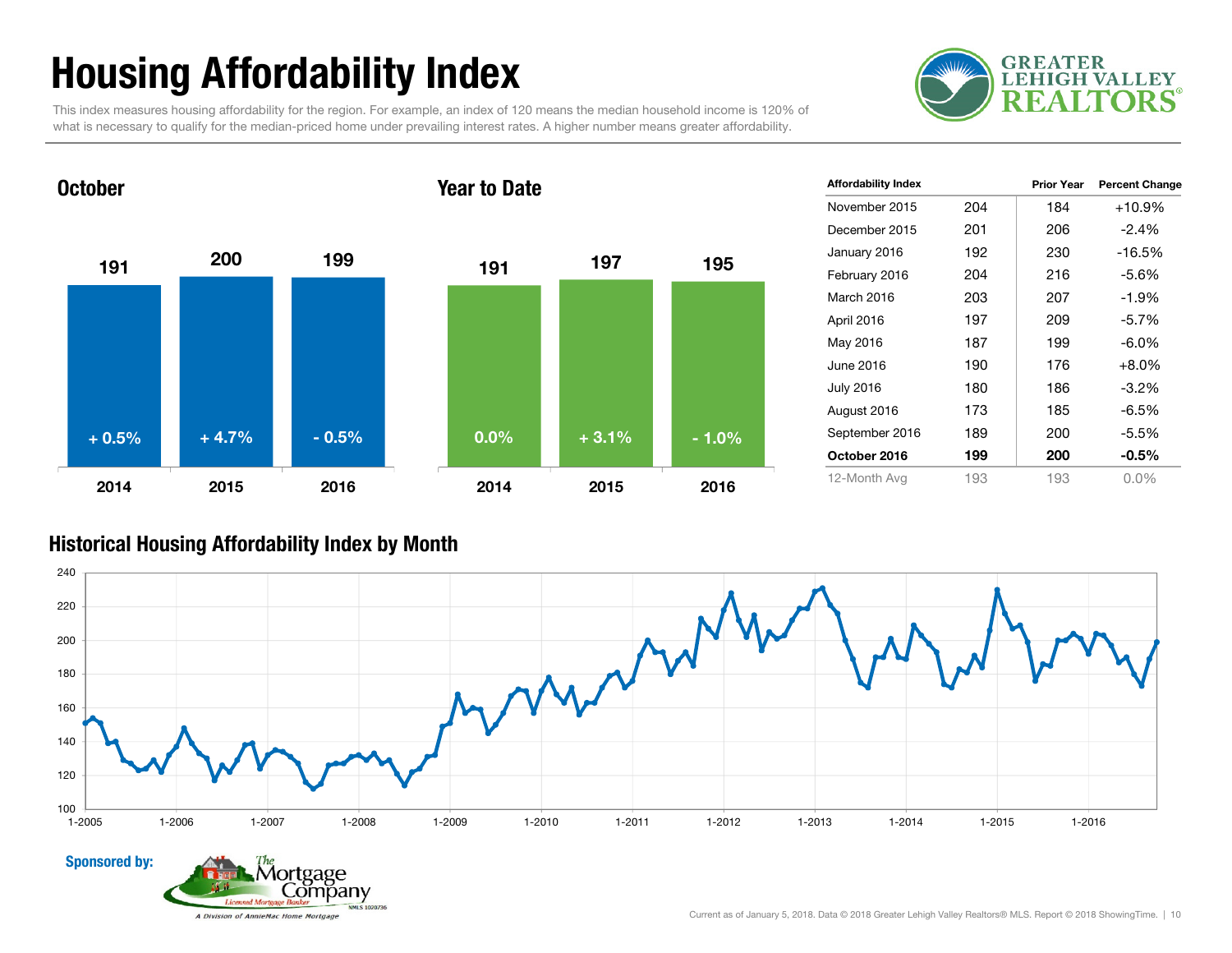### Inventory of Homes Available

The number of properties available for sale in active status at the end of a given month.





| Historical Inventory of Homes Available by Month |  |  |  |
|--------------------------------------------------|--|--|--|
|--------------------------------------------------|--|--|--|

ompany

A Division of AnnieMac Home Mortgage

NMLS 1020736

| Inventory        |       | <b>Prior Year</b> | <b>Percent Change</b> |
|------------------|-------|-------------------|-----------------------|
| November 2015    | 3,456 | 3,765             | $-8.2%$               |
| December 2015    | 3,027 | 3,330             | $-9.1%$               |
| January 2016     | 2,918 | 3,273             | $-10.8%$              |
| February 2016    | 2,872 | 3,176             | $-9.6\%$              |
| March 2016       | 3,017 | 3,320             | $-9.1%$               |
| April 2016       | 3,089 | 3,635             | $-15.0%$              |
| May 2016         | 3,146 | 3,819             | $-17.6%$              |
| June 2016        | 3,197 | 3,918             | $-18.4%$              |
| <b>July 2016</b> | 3,241 | 4,098             | $-20.9%$              |
| August 2016      | 3,137 | 4,020             | $-22.0%$              |
| September 2016   | 2,968 | 3,928             | $-24.4%$              |
| October 2016     | 2,861 | 3,701             | $-22.7%$              |
| 12-Month Avg*    | 3,077 | 3,665             | $-16.0%$              |

\* Inventory for all properties from November 2015 through October 2016. This is not the average of the individual figures above.

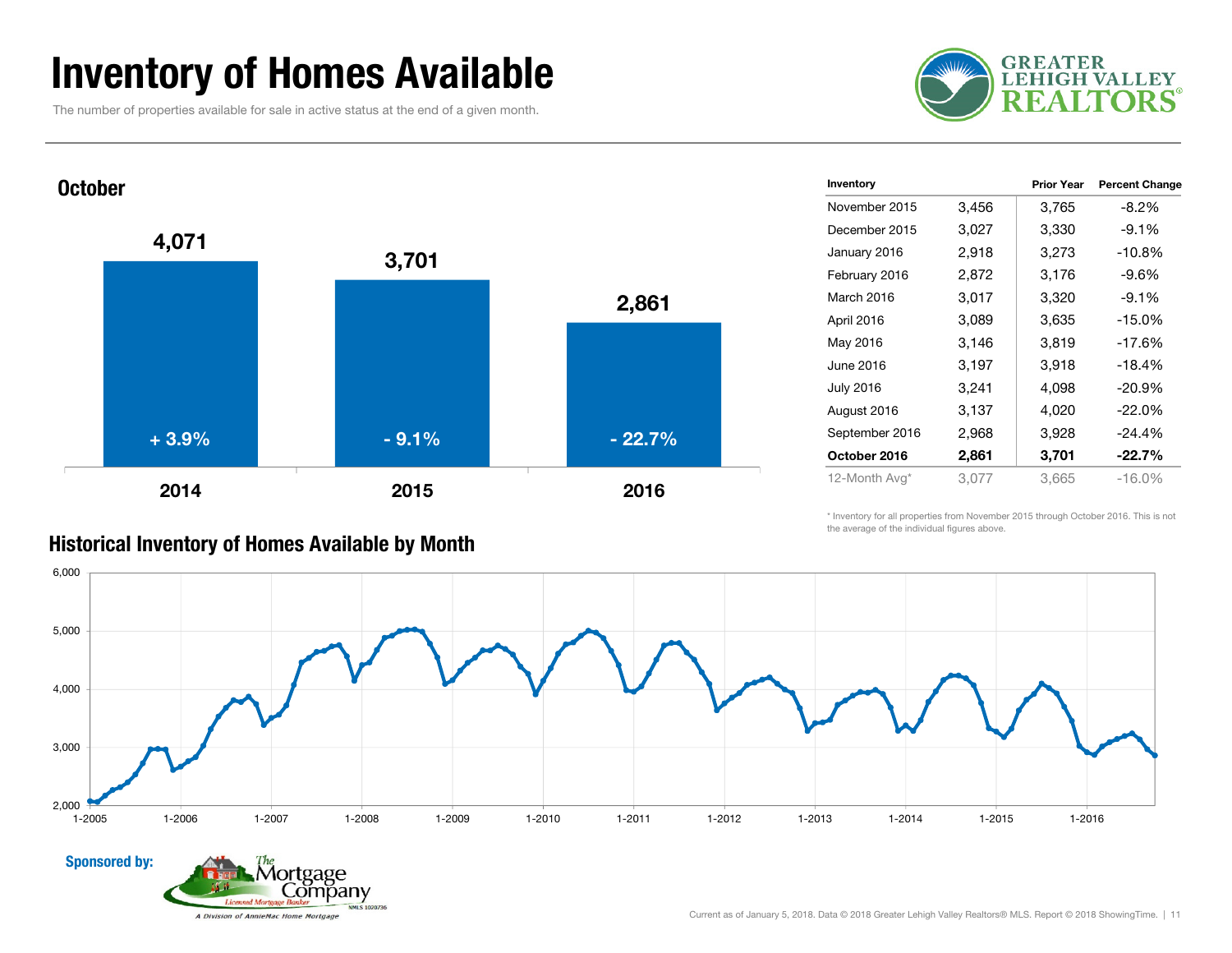### Months Supply of Inventory

The inventory of homes for sale at the end of a given month, divided by the average monthly pending sales from the last 12 months.





| <b>Months Supply</b> |     | Prior Year | <b>Percent Change</b> |
|----------------------|-----|------------|-----------------------|
| November 2015        | 5.5 | 6.8        | $-19.1%$              |
| December 2015        | 4.8 | 6.0        | $-20.0\%$             |
| January 2016         | 4.6 | 5.7        | $-19.3%$              |
| February 2016        | 4.5 | $5.5\,$    | $-18.2%$              |
| March 2016           | 4.6 | 5.7        | $-19.3%$              |
| April 2016           | 4.7 | 6.2        | $-24.2%$              |
| May 2016             | 4.7 | 6.4        | $-26.6%$              |
| June 2016            | 4.8 | 6.4        | $-25.0%$              |
| <b>July 2016</b>     | 4.9 | 6.7        | $-26.9%$              |
| August 2016          | 4.7 | 6.5        | $-27.7%$              |
| September 2016       | 4.4 | 6.3        | $-30.2%$              |
| October 2016         | 4.3 | 5.9        | $-27.1%$              |
| 12-Month Avg*        | 4.7 | 6.2        | -24.2%                |
|                      |     |            |                       |

#### \* Months Supply for all properties from November 2015 through October 2016. This is not the average of the individual figures above.



Historical Months Supply of Inventory by Month

Lompany

A Division of AnnieMac Home Mortgage

NMLS 1020736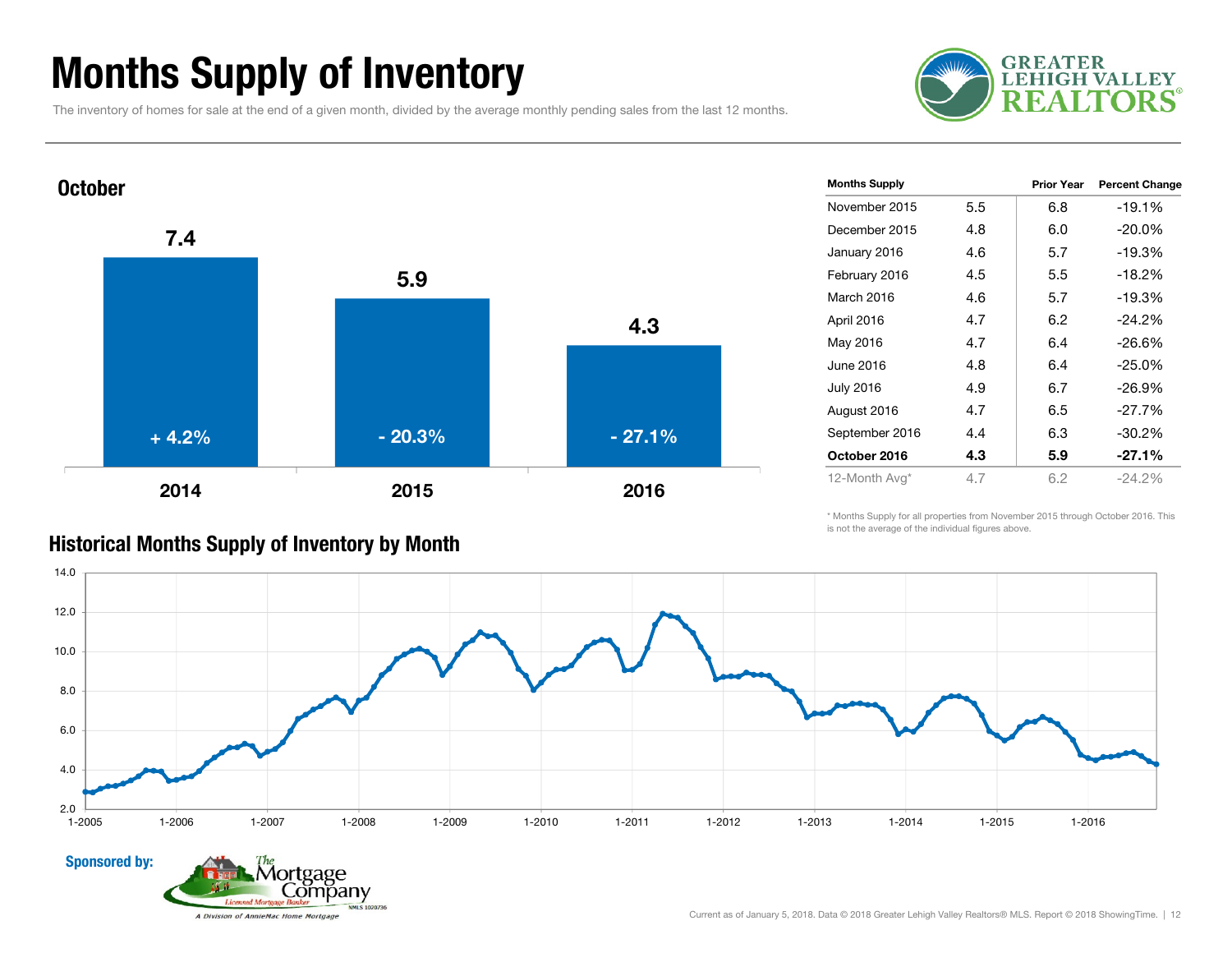## Activity by School District

**GREATER<br>LEHIGH VALLEY REALTORS** 

New Listings, Closed Sales, and Average Sales Price are based on year-to-date (YTD) figures. Homes for Sale is based on monthly figures.

|                                                 | <b>New Listings</b> |                 |          | <b>Pending Sales</b> |                 |          | <b>Closed Sales</b> |                 |          |                 | <b>Avg. Sales Price</b> |          | <b>Inventory</b> |         |          |
|-------------------------------------------------|---------------------|-----------------|----------|----------------------|-----------------|----------|---------------------|-----------------|----------|-----------------|-------------------------|----------|------------------|---------|----------|
|                                                 | <b>YTD 2015</b>     | <b>YTD 2016</b> | $+/-$    | <b>YTD 2015</b>      | <b>YTD 2016</b> | $+/-$    | <b>YTD 2015</b>     | <b>YTD 2016</b> | $+/-$    | <b>YTD 2015</b> | <b>YTD 2016</b>         | $+/-$    | 10-2015          | 10-2016 | $+/-$    |
| <b>Lehigh Valley</b><br><b>School Districts</b> | 11,323              | 10,446          | $-7.7%$  | 6,605                | 7,001           | $+6.0%$  | 6,310               | 6,778           | $+7.4%$  | \$201,879       | \$205,854               | $+2.0%$  | 3,701            | 2,861   | $-22.7%$ |
| Allentown                                       | 1,626               | 1,493           | $-8.2%$  | 883                  | 995             | $+12.7%$ | 837                 | 959             | $+14.6%$ | \$104,838       | \$109,353               | $+4.3%$  | 590              | 439     | $-25.6%$ |
| Catasauqua                                      | 186                 | 154             | $-17.2%$ | 106                  | 119             | $+12.3%$ | 94                  | 121             | $+28.7%$ | \$120,284       | \$133,814               | $+11.2%$ | 55               | 32      | $-41.8%$ |
| East Penn                                       | 1,197               | 987             | $-17.5%$ | 749                  | 705             | $-5.9%$  | 724                 | 687             | $-5.1%$  | \$230,774       | \$240,976               | $+4.4%$  | 308              | 207     | $-32.8%$ |
| Northern Lehigh                                 | 228                 | 250             | $+9.6%$  | 114                  | 144             | $+26.3%$ | 106                 | 135             | $+27.4%$ | \$132,878       | \$142,139               | $+7.0%$  | 91               | 89      | $-2.2%$  |
| Northwestern Lehigh                             | 203                 | 180             | $-11.3%$ | 116                  | 109             | $-6.0%$  | 123                 | 102             | $-17.1%$ | \$257,860       | \$283,670               | $+10.0%$ | 84               | 81      | $-3.6%$  |
| Parkland                                        | 1,195               | 1,034           | $-13.5%$ | 694                  | 682             | $-1.7%$  | 648                 | 673             | $+3.9%$  | \$260.772       | \$268,288               | $+2.9%$  | 295              | 243     | $-17.6%$ |
| Salisbury                                       | 214                 | 205             | $-4.2%$  | 140                  | 143             | $+2.1%$  | 137                 | 147             | $+7.3%$  | \$218,223       | \$234,756               | $+7.6%$  | 68               | 58      | $-14.7%$ |
| Southern Lehigh                                 | 412                 | 415             | $+0.7%$  | 225                  | 281             | $+24.9%$ | 211                 | 278             | $+31.8%$ | \$343,712       | \$368,579               | $+7.2%$  | 162              | 132     | $-18.5%$ |
| Whitehall                                       | 443                 | 464             | $+4.7%$  | 280                  | 302             | $+7.9%$  | 279                 | 284             | $+1.8%$  | \$158,632       | \$170,514               | $+7.5%$  | 139              | 138     | $-0.7%$  |
| <b>Bangor Area</b>                              | 400                 | 409             | $+2.3%$  | 223                  | 204             | $-8.5%$  | 208                 | 194             | $-6.7%$  | \$179,728       | \$169,439               | $-5.7%$  | 171              | 154     | $-9.9%$  |
| Bethlehem                                       | 1,843               | 1,665           | $-9.7%$  | 1,188                | 1,182           | $-0.5%$  | 1,150               | 1,153           | $+0.3%$  | \$202,698       | \$198,592               | $-2.0%$  | 560              | 429     | $-23.4%$ |
| Easton                                          | 1,239               | 1,115           | $-10.0%$ | 726                  | 803             | $+10.6%$ | 683                 | 773             | $+13.2%$ | \$195,007       | \$195,794               | $+0.4%$  | 448              | 292     | $-34.8%$ |
| Nazareth                                        | 519                 | 592             | $+14.1%$ | 306                  | 362             | $+18.3%$ | 293                 | 347             | $+18.4%$ | \$263,549       | \$284,989               | $+8.1%$  | 142              | 132     | $-7.0%$  |
| Northampton                                     | 725                 | 697             | $-3.9%$  | 390                  | 468             | $+20.0%$ | 359                 | 450             | $+25.3%$ | \$178,286       | \$182,112               | $+2.1%$  | 264              | 184     | $-30.3%$ |
| Pen Argyl                                       | 196                 | 148             | $-24.5%$ | 102                  | 109             | $+6.9%$  | 103                 | 100             | $-2.9%$  | \$161,301       | \$179,586               | $+11.3%$ | 72               | 54      | $-25.0%$ |
| Saucon Valley                                   | 376                 | 346             | $-8.0%$  | 218                  | 221             | $+1.4%$  | 211                 | 203             | $-3.8%$  | \$286,608       | \$258,412               | $-9.8%$  | 131              | 103     | $-21.4%$ |
| Wilson                                          | 321                 | 292             | $-9.0\%$ | 145                  | 172             | $+18.6%$ | 144                 | 172             | $+19.4%$ | \$171,631       | \$173,105               | $+0.9%$  | 121              | 94      | $-22.3%$ |

Sponsored by:

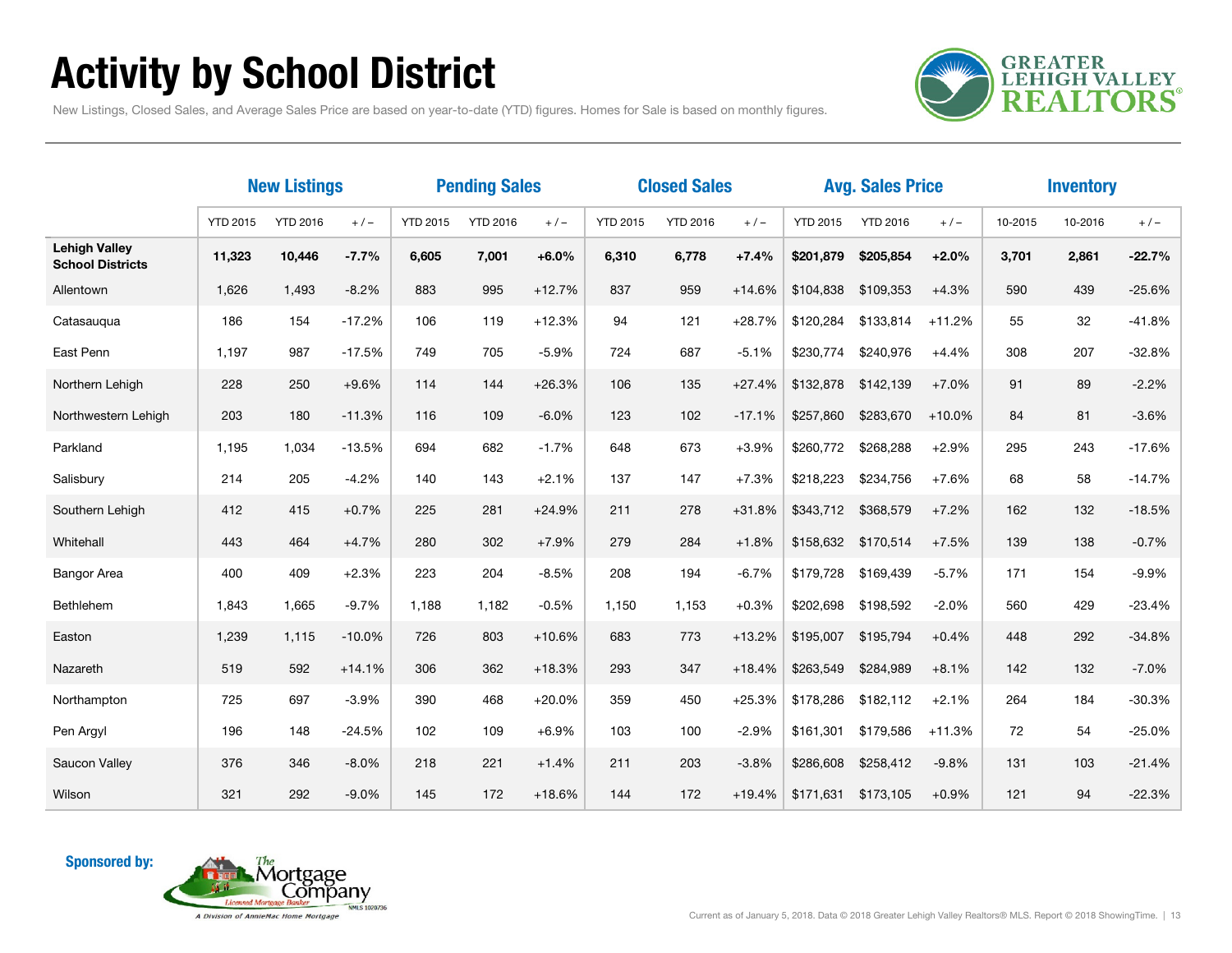## Lender-Mediated Activity



Metrics are based on year-to-date (YTD) figures. Lender-mediated properties are those marked as "Foreclosed," "REO," "Bank Owned," "Pre-Foreclosure" or "Short Sale." Residential activity only. The YTD data point represents all traditional and lender-mediated activity. Share is the market share of lender-mediated activity for each area.

|                                                 | <b>Closed Sales</b><br><b>Inventory</b> |                     |       |                 |                     |       | <b>Median Sales Price (YTD)</b> |          |                          |          |             | <b>Avg. Sales Price (YTD)</b> |                 |          |  |  |
|-------------------------------------------------|-----------------------------------------|---------------------|-------|-----------------|---------------------|-------|---------------------------------|----------|--------------------------|----------|-------------|-------------------------------|-----------------|----------|--|--|
|                                                 | 10-2016                                 | Lender-<br>Mediated | Share | <b>YTD 2016</b> | Lender-<br>Mediated | Share | Traditional                     | $+/-$    | $+/-$<br>Lender-Mediated |          | Traditional | $+/-$                         | Lender-Mediated | $+/-$    |  |  |
| <b>Lehigh Valley</b><br><b>School Districts</b> | 2,861                                   | 265                 | 9.3%  | 6,778           | 708                 | 10.4% | \$187,000                       | $+1.1%$  | \$84,900                 | $-2.4%$  | \$187,000   | $-12.5%$                      | \$105,694       | $-1.0%$  |  |  |
| Allentown                                       | 439                                     | 62                  | 14.1% | 959             | 181                 | 18.9% | \$115,000                       | $+0.5%$  | \$61,115                 | $+13.2%$ | \$119,619   | $+1.9%$                       | \$65,338        | $+5.8%$  |  |  |
| Catasauqua                                      | 32                                      | 4                   | 12.5% | 121             | 25                  | 20.7% | \$131,000                       | $-4.7%$  | \$86,500                 | $+28.1%$ | \$141,113   | $+9.2%$                       | \$104,618       | $+36.4%$ |  |  |
| East Penn                                       | 207                                     | 11                  | 5.3%  | 687             | 30                  | 4.4%  | \$229,000                       | $+4.6%$  | \$167,500                | $+28.7%$ | \$244,333   | $+3.4%$                       | \$167,468       | $+16.0%$ |  |  |
| Northern Lehigh                                 | 89                                      | 14                  | 15.7% | 135             | 29                  | 21.5% | \$152,000                       | $+4.8%$  | \$70,369                 | $+12.6%$ | \$156,724   | $+7.2%$                       | \$88,828        | $+12.5%$ |  |  |
| Northwestern Lehigh                             | 81                                      | 3                   | 3.7%  | 102             | 12                  | 11.8% | \$281,100                       | $+11.3%$ | \$95,000                 | $-24.4%$ | \$304,474   | $+10.2%$                      | \$113,448       | $-9.8%$  |  |  |
| Parkland                                        | 243                                     | 15                  | 6.2%  | 673             | 36                  | 5.3%  | \$256,100                       | $+4.4%$  | \$120,000                | $-6.6%$  | \$274.104   | $+2.9%$                       | \$165,381       | $+6.7%$  |  |  |
| Salisbury                                       | 58                                      | 8                   | 13.8% | 147             | 12                  | 8.2%  | \$215,000                       | $+8.3%$  | \$138,402                | $-6.8%$  | \$241,766   | $+8.3%$                       | \$155,886       | $-10.4%$ |  |  |
| Southern Lehigh                                 | 132                                     | 12                  | 9.1%  | 278             | 10                  | 3.6%  | \$308,750                       | $-2.0%$  | \$148,250                | $+3.3%$  | \$375,845   | $+5.7%$                       | \$173,850       | $+19.3%$ |  |  |
| Whitehall                                       | 138                                     | 9                   | 6.5%  | 284             | 29                  | 10.2% | \$160,000                       | $+0.1%$  | \$114,900                | $+4.5%$  | \$176,471   | $+8.2%$                       | \$118,134       | $-1.7%$  |  |  |
| <b>Bangor Area</b>                              | 154                                     | 14                  | 9.1%  | 194             | 23                  | 11.9% | \$154,900                       | $-4.7%$  | \$56,000                 | $-31.3%$ | \$179,521   | $-4.6%$                       | \$91,074        | $-9.6%$  |  |  |
| Bethlehem                                       | 429                                     | 38                  | 8.9%  | 1,153           | 113                 | 9.8%  | \$174,000                       | $+0.6%$  | \$94,500                 | $-5.8%$  | \$208,042   | $-2.3%$                       | \$111,703       | $-2.7%$  |  |  |
| Easton                                          | 292                                     | 25                  | 8.6%  | 773             | 91                  | 11.8% | \$187,000                       | $-0.3%$  | \$98,000                 | $-16.9%$ | \$206,414   | $+0.8%$                       | \$116,552       | $-5.8%$  |  |  |
| Nazareth                                        | 132                                     | $\overline{7}$      | 5.3%  | 347             | 16                  | 4.6%  | \$269,000                       | $+3.5%$  | \$113,000                | $-29.3%$ | \$291,438   | $+7.2%$                       | \$151,580       | $-13.1%$ |  |  |
| Northampton                                     | 184                                     | 20                  | 10.9% | 450             | 54                  | 12.0% | \$191,750                       | $+7.2%$  | \$80,000                 | $-22.3%$ | \$193,133   | $+4.9%$                       | \$100,181       | $-21.9%$ |  |  |
| Pen Argyl                                       | 54                                      | $\mathbf{1}$        | 1.9%  | 100             | 6                   | 6.0%  | \$152,000                       | $-7.9%$  | \$90,300                 | $+50.5%$ | \$185,858   | $+7.3%$                       | \$82,371        | $+16.4%$ |  |  |
| Saucon Valley                                   | 103                                     | 10                  | 9.7%  | 203             | 10                  | 4.9%  | \$195,000                       | $+1.6%$  | \$172,001                | $+43.9%$ | \$261,982   | $-11.9%$                      | \$189,521       | $+41.9%$ |  |  |
| Wilson                                          | 94                                      | 12                  | 12.8% | 172             | 31                  | 18.0% | \$145,000                       | $+5.1%$  | \$73,000                 | $+27.8%$ | \$190,751   | $+4.6%$                       | \$92,846        | $+6.8%$  |  |  |